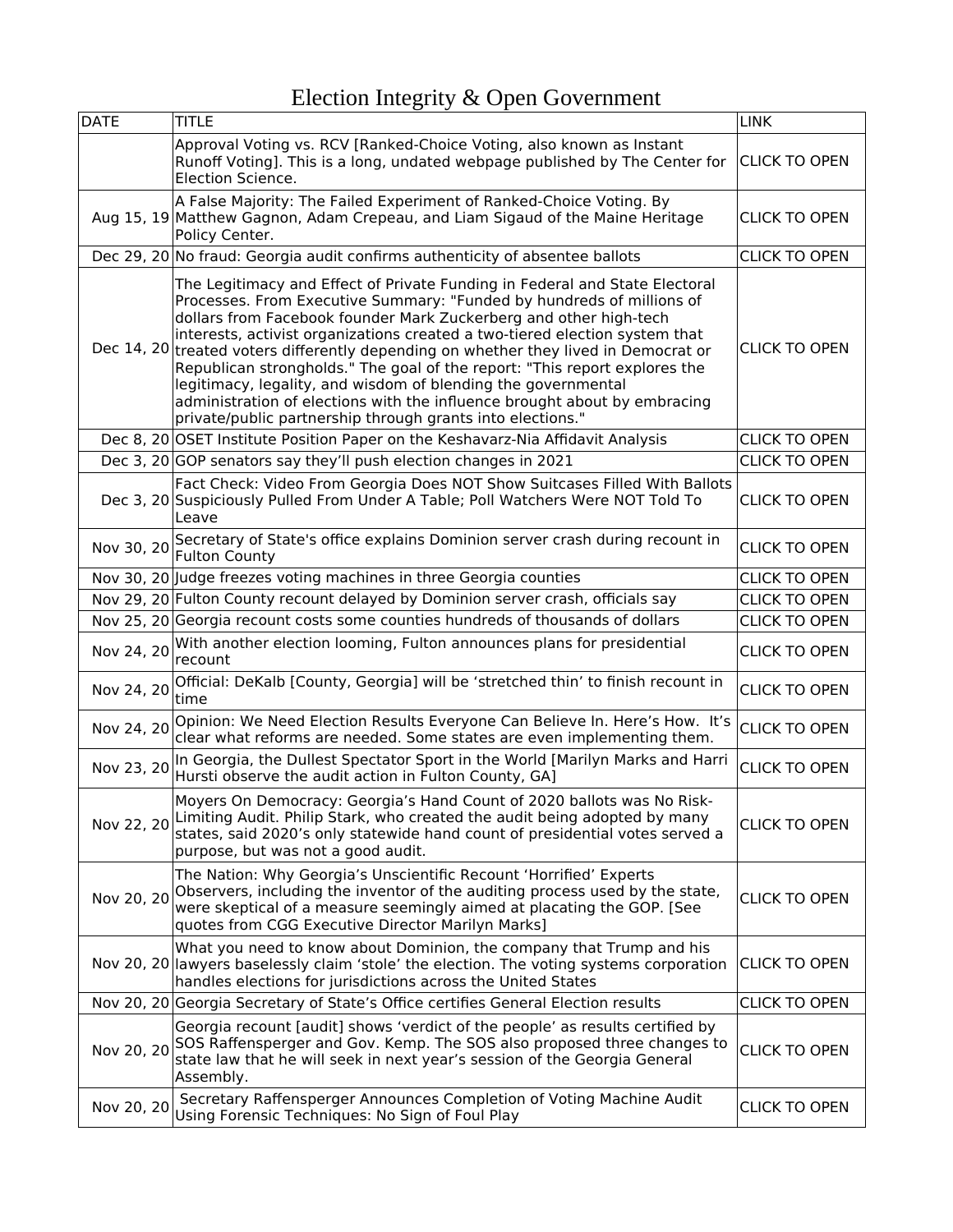| <b>DATE</b> | TITLE                                                                                                                                                                                                                                                                                                   | <b>LINK</b>          |
|-------------|---------------------------------------------------------------------------------------------------------------------------------------------------------------------------------------------------------------------------------------------------------------------------------------------------------|----------------------|
|             | Nov 19, 20 Where Georgia's Hand Recount Differed From the Initial Tally, by County                                                                                                                                                                                                                      | <b>CLICK TO OPEN</b> |
| Nov 19, 20  | VOTER GA: Georgia Audit Compromised by ARLO Software. SOS to Tell<br><b>Counties Their Audit Results</b>                                                                                                                                                                                                | <b>CLICK TO OPEN</b> |
|             | Nov 18, 20 Certifying Biden win in Georgia just the next step in two-month process                                                                                                                                                                                                                      | <b>CLICK TO OPEN</b> |
| Nov 18, 20  | ProPublica: Trump Campaign Officials Started Pressuring Georgia's Secretary<br>of State Long Before the Election. The Republican secretary of state, Brad<br>Raffensperger, rejected repeated demands to endorse Trump. As the official<br>overseeing the voting, he believed he should remain neutral. | <b>CLICK TO OPEN</b> |
|             | Nov 18, 20 Georgia vote discrepancies reconciled on last day of recount                                                                                                                                                                                                                                 | <b>CLICK TO OPEN</b> |
|             | Nov 17, 20 More Ballots Discovered in Floyd County, Totals Now over 3,000                                                                                                                                                                                                                               | <b>CLICK TO OPEN</b> |
| Nov 17, 20  | TODAY, 5-6 PM EST [links within] AJC to hold 'Community Conversation' on<br>the 2020 election in Georgia                                                                                                                                                                                                | <b>CLICK TO OPEN</b> |
| Nov 17, 20  | Georgia manual recount won't replace official election results [see quotes<br>from CGG Executive Director Marilyn Marks]                                                                                                                                                                                | <b>CLICK TO OPEN</b> |
| Nov 16, 20  | Scientists say no credible evidence of computer fraud in the 2020 election<br>outcome, but policymakers must work with experts to improve confidence                                                                                                                                                    | <b>CLICK TO OPEN</b> |
|             | Nov 16, 20 Election Security Experts Contradict Trump's Voting Claims                                                                                                                                                                                                                                   | <b>CLICK TO OPEN</b> |
|             | Nov 16, 20 Georgia recount uncovers 2,600 new votes in presidential race                                                                                                                                                                                                                                | <b>CLICK TO OPEN</b> |
|             | Nov 16, 20 Nearly 3,000 Additional Votes Discovered in Hand Recount in Floyd County                                                                                                                                                                                                                     | <b>CLICK TO OPEN</b> |
|             | Nov 16, 20 [Georgia] Recount, Day 4: Counties continue work [see individual county<br>reports within], Raffensperger debunks Trump                                                                                                                                                                      | <b>CLICK TO OPEN</b> |
|             | Nov 16, 20 Georgia recount: Metro Atlanta counties offer live feeds for voters to watch                                                                                                                                                                                                                 | <b>CLICK TO OPEN</b> |
| Nov 14, 20  | Georgia hand-recount: Live blog updates statewide from Day 2 of<br>presidential election recount                                                                                                                                                                                                        | <b>CLICK TO OPEN</b> |
| Nov 14, 20  | In Georgia, a laborious, costly and historic hand recount of presidential<br>ballots begins                                                                                                                                                                                                             | <b>CLICK TO OPEN</b> |
| Nov 13, 20  | [CO SOS Jena] Griswold: Colorado's model again sets the nation's standard in<br>historic election                                                                                                                                                                                                       | <b>CLICK TO OPEN</b> |
| Nov 13, 20  | Live updates   Well-known Georgia attorney announces lawsuit against Sec.<br>of State Raffensperger  Updates as counties conduct their audit.                                                                                                                                                           | <b>CLICK TO OPEN</b> |
| Nov 13, 20  | Georgia Today: What One Reporter Saw As Clayton County Flipped Georgia<br>For Biden                                                                                                                                                                                                                     | <b>CLICK TO OPEN</b> |
|             | Nov 13, 20 Live Updates: Georgia Presidential recount underway                                                                                                                                                                                                                                          | <b>CLICK TO OPEN</b> |
|             | Nov 13, 20 Monitors Closely Observing Audit-Triggered Full Hand Recount: Transparency $\vert_{\text{CLICK TO OPEN}}$<br>is Built Into Process                                                                                                                                                           |                      |
|             | Nov 13, 20 Recount process in Ga. faces objections from Trump, GOP                                                                                                                                                                                                                                      | <b>CLICK TO OPEN</b> |
| Nov 13, 20  | Game of Margins-Part II, by Gregory Miller, co-founder and Chief Operating<br>Officer of the 501(c)(3) OSET Institute, Inc.                                                                                                                                                                             | <b>CLICK TO OPEN</b> |
| Nov 13, 20  | Monitors Closely Observing Audit-Triggered Full Hand Recount: Transparency<br>is Built Into [Georgia] Process                                                                                                                                                                                           | <b>CLICK TO OPEN</b> |
| Nov 12, 20  | Georgia Will Begin Recounting Votes, With Biden Still Favored. Marilyn<br>Marks, CGG Executive Director, comments (within the article) on the political<br>pressure that caused the recount to be termed an audit and the<br>ramifications.                                                             | <b>CLICK TO OPEN</b> |
| Nov 11, 20  | Game of Margins, by Gregory Miller, a nonpracticing IP lawyer and engineer<br>with a passion for election law                                                                                                                                                                                           | <b>CLICK TO OPEN</b> |
|             | Nov 11, 20 Hand recount moves ahead under interpretation of Georgia election rules                                                                                                                                                                                                                      | <b>CLICK TO OPEN</b> |
|             | Nov 11, 20 Election 2020: Setting the Record Straight. By Dominion Voting                                                                                                                                                                                                                               | <b>CLICK TO OPEN</b> |
|             | Nov 11, 20 Hand recount moves ahead under interpretation of Georgia election rules                                                                                                                                                                                                                      | <b>CLICK TO OPEN</b> |
| Nov 10, 20  | Opinion: The Georgia secretary of state who insists that two plus two still<br>equals four                                                                                                                                                                                                              | <b>CLICK TO OPEN</b> |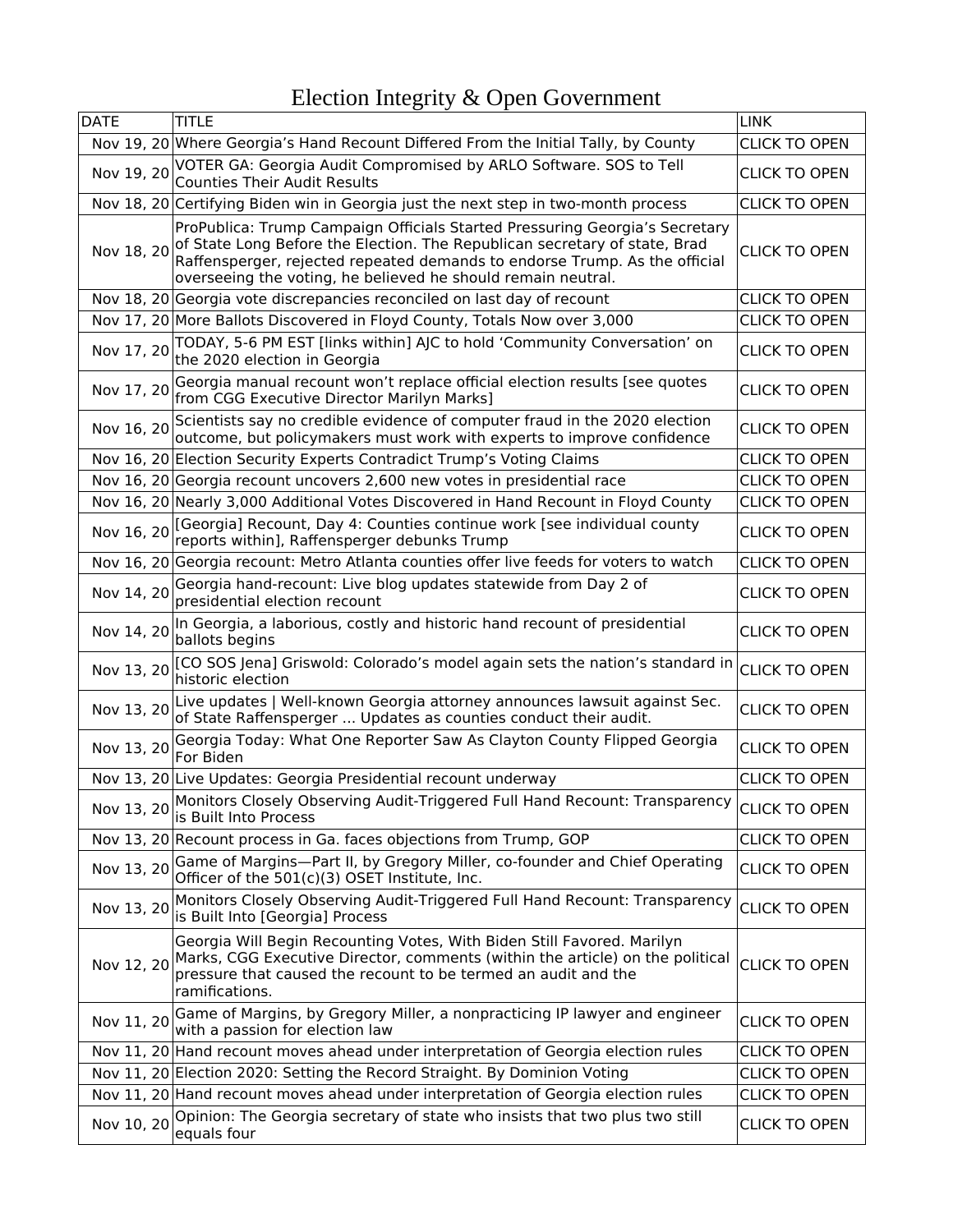| <b>DATE</b> | title                                                                                                                                                                                                                                                                          | <b>LINK</b>          |
|-------------|--------------------------------------------------------------------------------------------------------------------------------------------------------------------------------------------------------------------------------------------------------------------------------|----------------------|
| Nov 9, 20   | Live updates   [Georgia] Counties face deadline by end of week to certify<br>results                                                                                                                                                                                           | <b>CLICK TO OPEN</b> |
|             | Nov 8, 20 Blog   Fulton County rescans certain ballots 'out of an abundance of caution'                                                                                                                                                                                        | <b>CLICK TO OPEN</b> |
| Nov 7, 20   | Some Fulton County ballots being re-processed after scanning, reporting<br>issue discovered                                                                                                                                                                                    | <b>CLICK TO OPEN</b> |
| Nov 6, 20   | Gwinnett County [Georgia] could make it very hard to call Georgia before<br>Sunday - or later. Here's why. The problem in Gwinnett County starts with an<br>apparent issue on election night, when the county started pushing through<br>its second round of batches of votes. | <b>CLICK TO OPEN</b> |
| Nov 6, 20   | Georgia's Gwinnett County blames Dominion Voting Systems for day-long<br>delay reporting results                                                                                                                                                                               | <b>CLICK TO OPEN</b> |
|             | Nov 5, 20 Georgia to conduct 'risk limiting audit' before certifying election winner                                                                                                                                                                                           | <b>CLICK TO OPEN</b> |
|             | Nov 5, 20 Why Floyd County [Georgia] had to wait so long for Election Day results                                                                                                                                                                                              | <b>CLICK TO OPEN</b> |
|             | Nov 4, 20 Fulton hopes to have 60K absentee ballot results by 9 p.m. [Wednesday]                                                                                                                                                                                               | <b>CLICK TO OPEN</b> |
|             | Nov 4, 20 Fulton, other metro Atlanta counties continuing counting votes                                                                                                                                                                                                       | <b>CLICK TO OPEN</b> |
|             | Georgia election official: Machine glitch caused by last-minute vendor<br>Nov 4, 20 upload. Voting was delayed in two counties for two hours while the problem<br>was fixed. By Kim Zetter                                                                                     | <b>CLICK TO OPEN</b> |
|             | More Georgia equipment problems delayed absentee ballot count. The snag<br>Nov 4, 20 emerged hours after a different technology glitch halted voting Tuesday<br>morning in Georgia's Morgan and Spalding counties. By Kim Zetter                                               | <b>CLICK TO OPEN</b> |
|             | Nov 4, 20 No, Sharpies Aren't Invalidating Ballots in Arizona                                                                                                                                                                                                                  | <b>CLICK TO OPEN</b> |
| Nov 3, 20   | Election Day 2020: Power issues affect 3 voting locations in Gwinnett<br>[Georgia]                                                                                                                                                                                             | <b>CLICK TO OPEN</b> |
| Nov 3, 20   | Forget Hanging Chads. Copyright Laws Could be the Next Electoral<br>Quagmire. Most election-tech equipment is the intellectual property of the<br>companies that make it - meaning a contested election could get even<br>more complicated.                                    | <b>CLICK TO OPEN</b> |
|             | Nov 3, 20 Gwinnett County is having trouble counting some absentee ballots                                                                                                                                                                                                     | <b>CLICK TO OPEN</b> |
| Nov 3, 20   | Software issue in Gwinnett County [Georgia] may delay thousands of mail-in<br>ballots                                                                                                                                                                                          | <b>CLICK TO OPEN</b> |
|             | Nov 3, 20 Spalding County [Georgia] extends voting hours after issues with machines                                                                                                                                                                                            | <b>CLICK TO OPEN</b> |
|             | Nov 3, 20 The issues to watch for while the election results unfold this week                                                                                                                                                                                                  | <b>CLICK TO OPEN</b> |
|             | Nov 2, 20 One big flaw in how Americans run elections, by Kim Zetter                                                                                                                                                                                                           | <b>CLICK TO OPEN</b> |
|             | The voting technology problems that could trigger panic at the polls From<br>Nov 2, 20 malfunctions to server outages, plenty could go wrong in key states Tuesday<br>- and spark false rumors that could make things even worse.                                              | <b>CLICK TO OPEN</b> |
|             | Nov 2, 20 DoppelPaymer Ransomware Gang Leaks Data Stolen From Georgia County<br>Hack                                                                                                                                                                                           | <b>CLICK TO OPEN</b> |
|             | Oct 30, 20 Fulton, state sign deal to end investigation of June 9 voting debacle                                                                                                                                                                                               | <b>CLICK TO OPEN</b> |
|             | Oct 29, 20 How some election officials are trying to verify the vote more easily                                                                                                                                                                                               | <b>CLICK TO OPEN</b> |
|             | Oct 29, 20 Naples man changes [Florida] Gov. DeSantis' address in voter database                                                                                                                                                                                               | <b>CLICK TO OPEN</b> |
|             | Oct 29, 20 How votes are counted in Georgia on election night and beyond                                                                                                                                                                                                       | <b>CLICK TO OPEN</b> |
|             | Oct 24, 20 In high-stakes election, Georgia's voting system vulnerable to cyberattack                                                                                                                                                                                          | <b>CLICK TO OPEN</b> |
| Oct 24, 20  | Georgia's Secretary of State Releases Records in Response to American<br>Oversight's Lawsuit                                                                                                                                                                                   | <b>CLICK TO OPEN</b> |
|             | Oct 24, 20 Appeals court stops more paper backups of Georgia voter records                                                                                                                                                                                                     | <b>CLICK TO OPEN</b> |
| Oct 23, 20  | Report: Ransomware disables Georgia county election database, by Frank<br>Bajak                                                                                                                                                                                                | <b>CLICK TO OPEN</b> |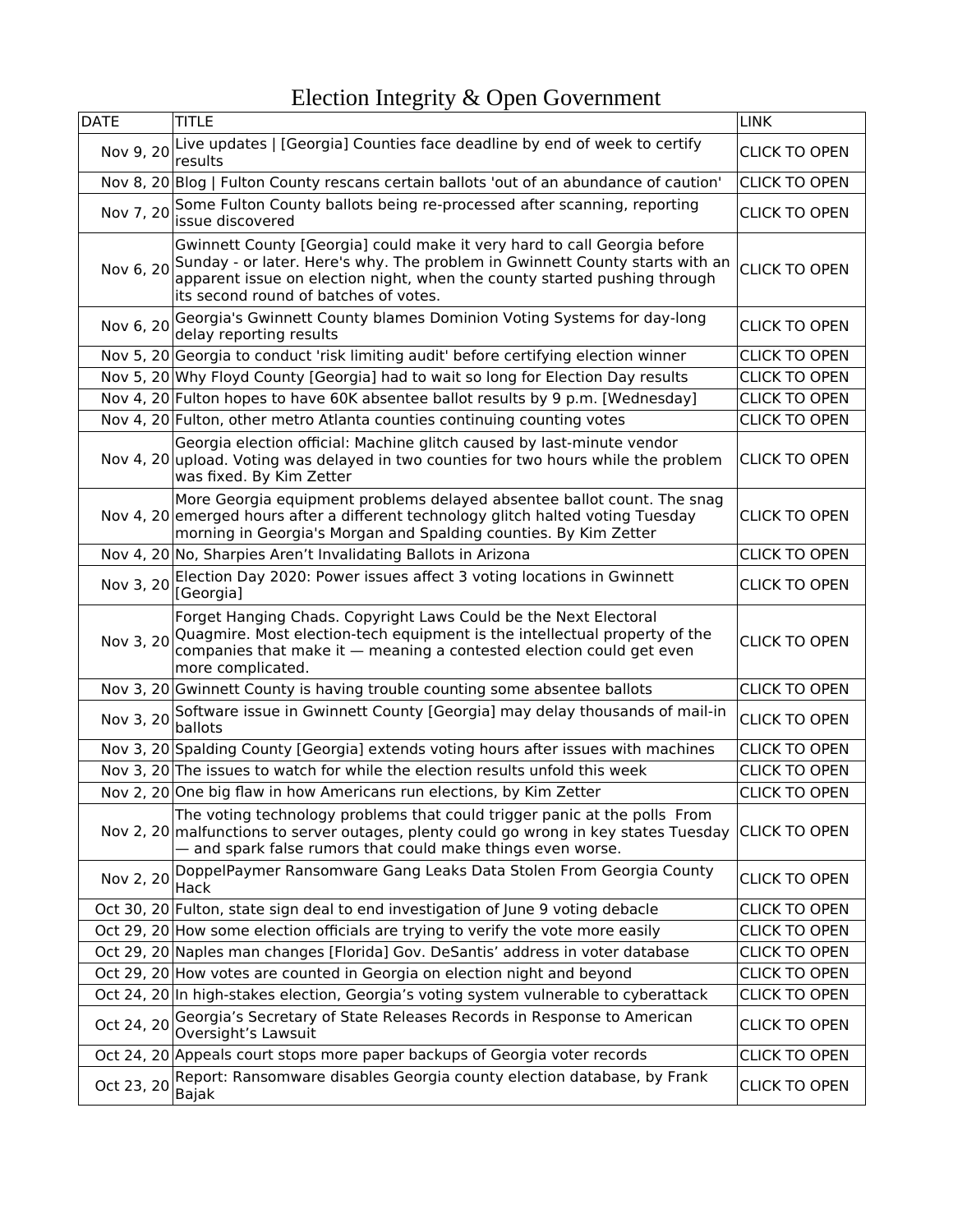| <b>DATE</b> | TITLE                                                                                                                                                                                                                                              | <b>LINK</b>          |
|-------------|----------------------------------------------------------------------------------------------------------------------------------------------------------------------------------------------------------------------------------------------------|----------------------|
|             | Ransomware hit a Georgia county. That didn't stop its ballot counting. The<br>Oct 23, 20 attack does not indicate any broad effort to tamper with U.S. voting or show<br>systemic vulnerabilities to the U.S. election system.                     | <b>CLICK TO OPEN</b> |
|             | Oct 22, 20 A Ransomware Attack on a Georgia County Has Affected Voting Systems                                                                                                                                                                     | <b>CLICK TO OPEN</b> |
|             | Oct 20, 20 OPINION: On Monday, I secured my vote                                                                                                                                                                                                   | <b>CLICK TO OPEN</b> |
| Oct 19, 20  | Opinion: Think the Constitution protects your right to vote? That's not really<br>true - but it should. By Edward B. Foley                                                                                                                         | <b>CLICK TO OPEN</b> |
| Oct 19, 20  | Lawsuit: Raffensperger thwarts American Oversight requests for public<br>records                                                                                                                                                                   | <b>CLICK TO OPEN</b> |
|             | Oct 18, 20 Technical breakdown hangs over Georgia early voting                                                                                                                                                                                     | <b>CLICK TO OPEN</b> |
| Oct 17, 20  | Why Do Nonwhite Georgia Voters Have to Wait in Line for Hours? Their Numbers Have Soared, and Their Polling Places Have Dwindled.                                                                                                                  | <b>CLICK TO OPEN</b> |
|             | Oct 16, 20 Georgia Continues to Tempt Fate This Election Season                                                                                                                                                                                    | <b>CLICK TO OPEN</b> |
|             | Oct 15, 20 Carter Center details its first-ever monitoring of an American election                                                                                                                                                                 | <b>CLICK TO OPEN</b> |
|             | Oct 15, 20 After bumpy start, voting lines show signs of improvement                                                                                                                                                                               | <b>CLICK TO OPEN</b> |
|             | Oct 15, 20 OPINION: Long lines prove it -- voters don't trust the 2020 election system                                                                                                                                                             | <b>CLICK TO OPEN</b> |
|             | Oct 15, 20 Confusion, conflict arise in special election to fill state Senate seat                                                                                                                                                                 | <b>CLICK TO OPEN</b> |
| Oct 13, 20  | Hall County still mum on details of ransomware attack as recovery work<br>continues                                                                                                                                                                | <b>CLICK TO OPEN</b> |
|             | Oct 13, 20 Long lines persist on second day of early voting in metro Atlanta                                                                                                                                                                       | <b>CLICK TO OPEN</b> |
| Oct 13, 20  | Huge turnout, long lines in Georgia on first day of early voting for Nov. 3<br>election, by Beau Evans                                                                                                                                             | <b>CLICK TO OPEN</b> |
|             | Oct 13, 20 Heavy turnout and glitches mark start of early voting in Georgia                                                                                                                                                                        | <b>CLICK TO OPEN</b> |
|             | Georgians Flock for Early Voting, Facing Glitches and Long Lines. Determined<br>Oct 12, 20 and energized voters in the battleground state waited in some places for<br>hours to cast their ballots on the first day of early, in-person balloting. | <b>CLICK TO OPEN</b> |
| Oct 12, 20  | GPB NEWS VOTING BLOG: Record 110,000 Turn Out On First Day Of Early<br>Voting                                                                                                                                                                      | <b>CLICK TO OPEN</b> |
|             | Letter from Free Speech for Free People Expressing Concerns to the Election<br>Oct 9, 20 Assistance Commission about GA's Dominion System Engineering Change<br>Order                                                                              | <b>CLICK TO OPEN</b> |
|             | Oct 9, 20 Georgia still needs 3,000 tech workers for elections                                                                                                                                                                                     | <b>CLICK TO OPEN</b> |
|             | Unofficial ballot drop boxes popping up worry elections officials. Promoting<br>Oct 11, 20 such boxes - which have been found in Los Angeles, Orange and Fresno<br>counties - could be a felony.                                                   | <b>CLICK TO OPEN</b> |
| Oct 6, 20   | Georgetown Univ. Law Ctr created fact sheets on illegal militias at the polls<br>and what to do if you spot them                                                                                                                                   | <b>CLICK TO OPEN</b> |
|             | After Philadelphia sees voting machine controls stolen, reporter finds lax<br>Oct 1, 20 security at warehouse. Investigative journalist Max Marin said he walked<br>right in without encountering security                                         | <b>CLICK TO OPEN</b> |
| Sep 26, 20  | Error discovered on Georgia touchscreens in US Senate race--Election<br>officials working to correct issue before early voting begins Oct. 12                                                                                                      | <b>CLICK TO OPEN</b> |
|             | Sep 25, 20 Absentee ballot tracking service launched for Georgia voters                                                                                                                                                                            | <b>CLICK TO OPEN</b> |
| Sep 24, 20  | Group brought in to help DeKalb County with absentee ballots wants more<br>cooperation                                                                                                                                                             | <b>CLICK TO OPEN</b> |
|             | Washington Monthly: Donald Trump's Favorite Voting Machines: Ballot-<br>Sep 23, 20 marking devices in key swing states could give him the perfect excuse to<br>contest the election                                                                | <b>CLICK TO OPEN</b> |
| Sep 22, 20  | Line tracker, tech support aim to smooth hurdles in Nov. 3 election in<br>Georgia                                                                                                                                                                  | <b>CLICK TO OPEN</b> |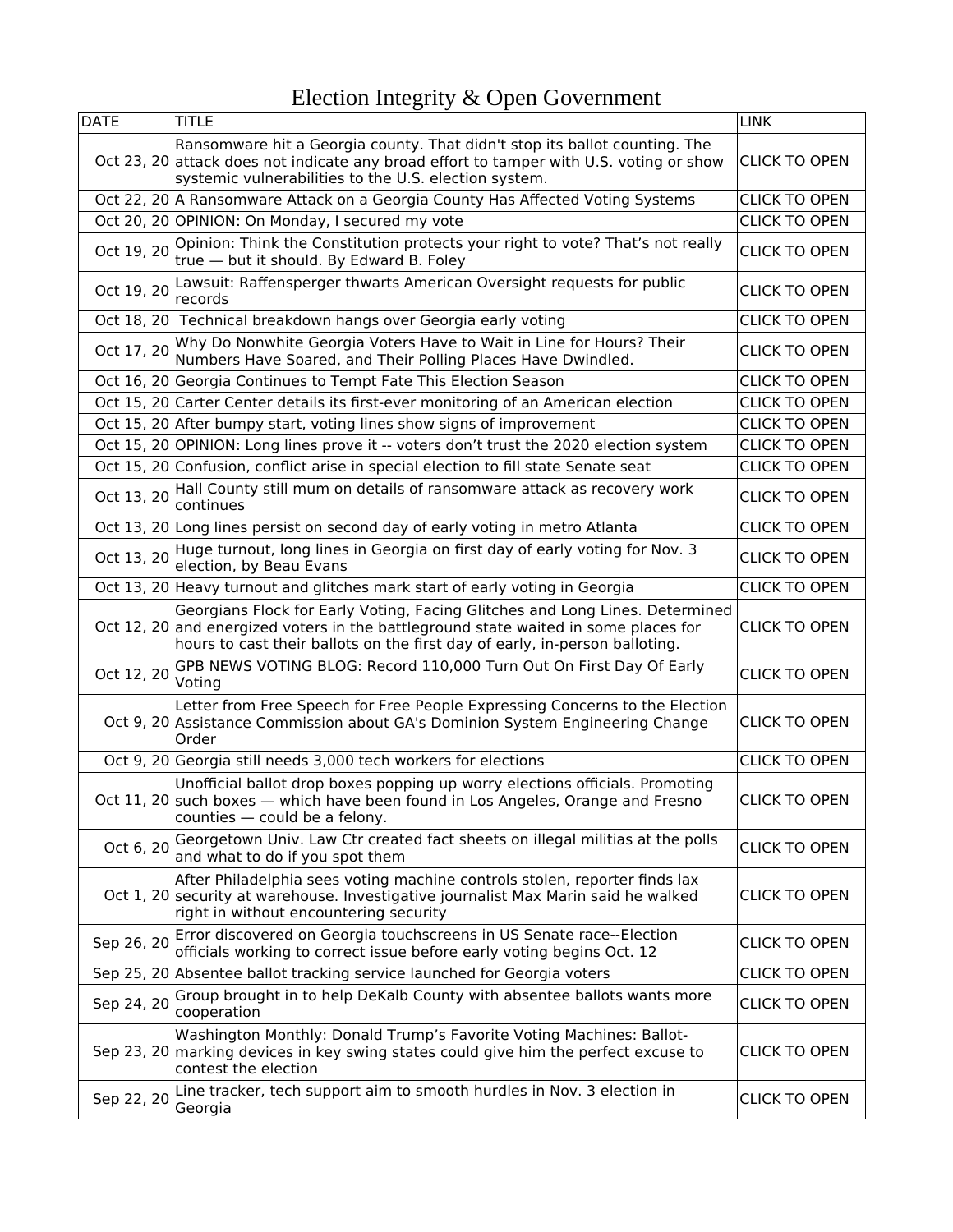| <b>DATE</b> | TITLE                                                                                                                                                                                                                                                                                                                                              | <b>LINK</b>          |
|-------------|----------------------------------------------------------------------------------------------------------------------------------------------------------------------------------------------------------------------------------------------------------------------------------------------------------------------------------------------------|----------------------|
| Sep 17, 20  | Federal judge temporarily blocks USPS operational changes amid concerns<br>about mail slowdowns, election                                                                                                                                                                                                                                          | <b>CLICK TO OPEN</b> |
| Sep 17, 20  | North Carolina Is Already Rejecting Black Voters' Mail-In Ballots More Often<br>Than White Voters'                                                                                                                                                                                                                                                 | <b>CLICK TO OPEN</b> |
| Sep 16, 20  | Morgan County (GA) Elected Board of County Commissioners will now<br>appoint members of the County Board of Elections and Representation                                                                                                                                                                                                           | <b>CLICK TO OPEN</b> |
|             | Aug 31, 20 Georgia Poll Worker Manual (updated August 2020)                                                                                                                                                                                                                                                                                        | <b>CLICK TO OPEN</b> |
|             | Aug 28, 20 Georgia launches absentee ballot request website                                                                                                                                                                                                                                                                                        | <b>CLICK TO OPEN</b> |
|             | Carter Centre to launch first-ever US election initiative, citing 'erosion' of<br>Aug 21, 20 democracy. Exclusive: Democracy promotion group founded by Jimmy Carter<br>will launch US-focused initiative for first time in its history.                                                                                                           | <b>CLICK TO OPEN</b> |
|             | Aug 18, 20 Georgia voters to be made 'inactive' after absentee mail undeliverable                                                                                                                                                                                                                                                                  | <b>CLICK TO OPEN</b> |
|             | Aug 16, 20 Postal service funding, delays lead to mail-in voting concerns in Georgia                                                                                                                                                                                                                                                               | <b>CLICK TO OPEN</b> |
| Aug 13, 20  | Election commission orders top voting machine vendor to correct misleading<br>claims. This isn't the first time Election Systems & Software has faced<br>accusations of making fabricated or misleading assertions about its voting<br>machines                                                                                                    | <b>CLICK TO OPEN</b> |
|             | U.S. Election Assistance Commission's letter to Free Speech For People RE:<br>Request the EAC "initiate an inquiry and investigation into Election Systems<br>Aug 7, 20 & Software (ES&S)" for "representing or implying that the DS200 with<br>modem configuration is EAC certified when in fact on the DS200 without<br>modem is EAC certified." | <b>CLICK TO OPEN</b> |
|             | Aug 13, 20 Challenges loom for Georgia's presidential election after runoffs                                                                                                                                                                                                                                                                       | <b>CLICK TO OPEN</b> |
|             | Aug 11, 20 Polls close in Georgia runoffs with short lines, but some glitches                                                                                                                                                                                                                                                                      | <b>CLICK TO OPEN</b> |
|             | Aug 11, 20 DeKalb County voter waits for two hours following issue with voting cards                                                                                                                                                                                                                                                               | <b>CLICK TO OPEN</b> |
|             | Aug 6, 20 Georgia sued over long voting lines [and emergency paper ballots]                                                                                                                                                                                                                                                                        | <b>CLICK TO OPEN</b> |
|             | Aug 5, 20 Top voting vendor ES&S publishes vulnerability disclosure policy                                                                                                                                                                                                                                                                         | <b>CLICK TO OPEN</b> |
|             | Aug 5, 20 Runoffs bring changes to Georgia elections after primary problems                                                                                                                                                                                                                                                                        | <b>CLICK TO OPEN</b> |
|             | Aug 4, 20 Early voting site in Hall County closed due to COVID-19 infection                                                                                                                                                                                                                                                                        | <b>CLICK TO OPEN</b> |
|             | Jul 30, 20 Poll: More Than Half of Young People Lack Resources to Vote by Mail                                                                                                                                                                                                                                                                     | <b>CLICK TO OPEN</b> |
|             | Jul 30, 20 Poll: More Than Half of Young People Lack Resources to Vote by Mail                                                                                                                                                                                                                                                                     | <b>CLICK TO OPEN</b> |
|             | Jul 23, 20 Congressman wants answers about Fulton's elections problems                                                                                                                                                                                                                                                                             | <b>CLICK TO OPEN</b> |
| Jul 22, 20  | Voting Rights Advocates Ask Court to Block Use of Unsafe and Insecure<br>Electronic Voting Machines in North Carolina                                                                                                                                                                                                                              | <b>CLICK TO OPEN</b> |
| Jul 20, 20  | Fulton County [Atlanta, Georgia] implements changes to prevent problems<br>seen in June primaries                                                                                                                                                                                                                                                  | <b>CLICK TO OPEN</b> |
|             | Jul 20, 20 Wrong absentee ballots mailed to over 700 Georgia voters                                                                                                                                                                                                                                                                                | <b>CLICK TO OPEN</b> |
|             | Jul 14, 20 Lawsuit: Georgia Public Service Commission elections harm Black voters                                                                                                                                                                                                                                                                  | <b>CLICK TO OPEN</b> |
| Jul 7, 20   | In new guidance, CDC recommends alternatives in addition to in-person<br>voting to avoid spreading coronavirus                                                                                                                                                                                                                                     | <b>CLICK TO OPEN</b> |
| Jul 7, 20   | Can Our Ballots Be Both Secret and Secure? A mathematician's quest to<br>make American elections more trustworthy.                                                                                                                                                                                                                                 | <b>CLICK TO OPEN</b> |
|             | No vote recount, board says in Morgan County, GA, despite discovery of<br>Jun 24, 20 several clearly marked ballots whose votes were uncounted by the new<br>scanners                                                                                                                                                                              | <b>CLICK TO OPEN</b> |
|             | Jun 22, 20 Fulton, State Chart Path Forward To Fix Election Issues                                                                                                                                                                                                                                                                                 | <b>CLICK TO OPEN</b> |
|             | L.A. County found cause of its hourslong poll lines. It wasn't the new voting<br>Jun 17, 20 machines. Voters waited hours to cast ballots in CA's Super Tuesday primary CLICK TO OPEN<br>March 3.                                                                                                                                                  |                      |
|             | Jun 14, 20 OPINION: Reforms are desperately needed to protect Georgians' right to vote CLICK TO OPEN                                                                                                                                                                                                                                               |                      |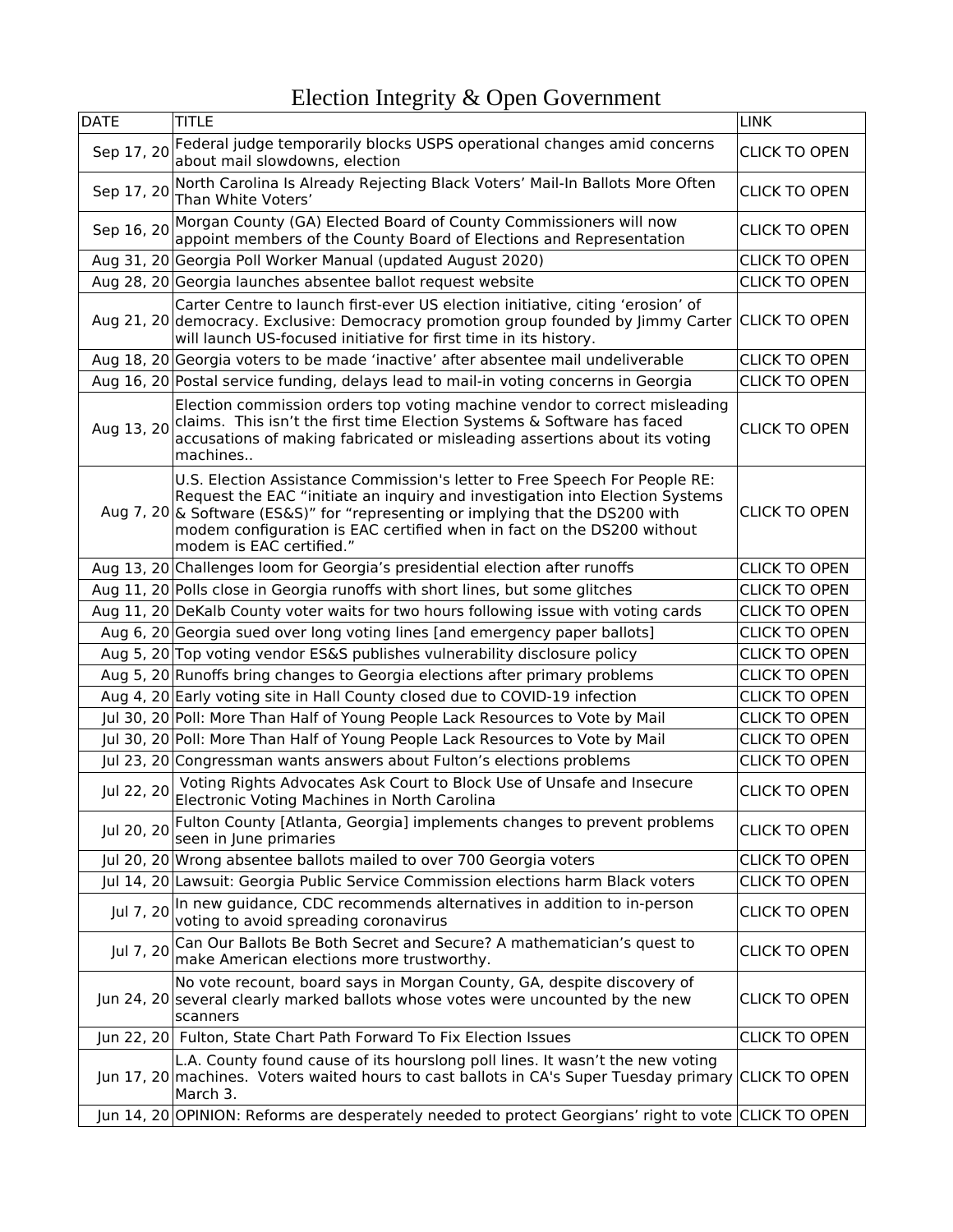| <b>DATE</b> | <b>TITLE</b>                                                                                                                                                                           | <b>LINK</b>          |
|-------------|----------------------------------------------------------------------------------------------------------------------------------------------------------------------------------------|----------------------|
| Jun 12, 20  | 'I have no confidence in this system': Cobb County (in Georgia) chair calls for<br>resignation of elections czar                                                                       | <b>CLICK TO OPEN</b> |
|             | Jun 11, 20 Election results in Sumter County (Georgie) completed after lengthy delay                                                                                                   | <b>CLICK TO OPEN</b> |
|             | Jun 11, 20 Primary chaos puts Georgia in race to fix voting by November                                                                                                                | <b>CLICK TO OPEN</b> |
|             | The Reasons Behind Voting Issues In Georgia. NPR's Ari Shapiro talks with<br>Jun 10, 20 Carol Anderson, an Emory University professor and the author of One<br>Person, No Vote.        | <b>CLICK TO OPEN</b> |
| Jun 10, 20  | Georgia's Election Mess: Many Problems, Plenty of Blame, Few Solutions for<br>November                                                                                                 | <b>CLICK TO OPEN</b> |
|             | Jun 9, 20 Metro Atlanta polling places now closed                                                                                                                                      | <b>CLICK TO OPEN</b> |
|             | Jun 9, 20 Georgia primary blighted by long lines and broken voting machines                                                                                                            | <b>CLICK TO OPEN</b> |
| Jun 9, 20   | Investigation launched after Georgia primary plagued by voting machine<br>errors                                                                                                       | <b>CLICK TO OPEN</b> |
| Jun 9, 20   | In Georgia, primary day snarled by long lines, problems with voting<br>machines - a potential preview of November                                                                      | <b>CLICK TO OPEN</b> |
|             | 'A hot, flaming mess': Georgia primary beset by chaos, long lines. Georgia's<br>Jun 9, 20 primary, delayed by the coronavirus pandemic, plagued by issues with new<br>voting machines. | <b>CLICK TO OPEN</b> |
|             | Georgia election 'catastrophe' in largely minority areas sparks investigation<br>Jun 9, 20 Long lines, lack of voting machines and shortage of primary ballots plagued<br>voters.      | <b>CLICK TO OPEN</b> |
| Jun 9, 20   | Georgia voting real-time updates   System failures take center stage on<br>primary day                                                                                                 | <b>CLICK TO OPEN</b> |
|             | Jun 9, 20 Long lines, blame-trading in Georgia as five U.S. states hold primaries                                                                                                      | <b>CLICK TO OPEN</b> |
| Jun 9, 20   | Judge orders polls to remain open until 9 p.m. in 37 precincts, cites late<br>openings                                                                                                 | <b>CLICK TO OPEN</b> |
| Jun 9, 20   | Georgia officials launch investigation into election day chaos amid voter<br>suppression concerns                                                                                      | <b>CLICK TO OPEN</b> |
| Jun 9, 20   | Equipment Delays, Confusion, No Hand Sanitizer: Ga. Voter Complaints<br>Dominate Start Of Election Day                                                                                 | <b>CLICK TO OPEN</b> |
|             | Jun 9, 20 Voting delays, long lines bring chaos to Georgia primaries                                                                                                                   | <b>CLICK TO OPEN</b> |
|             | Jun 9, 20 Long lines blamed on technical problems, poor poll worker training                                                                                                           | <b>CLICK TO OPEN</b> |
|             | Jun 9, 20 HY&rGBPATFFE&rGReeDSuBEESISE&R&hGrResl!SvBtifRGMBATIABtProblems                                                                                                              | <b>CLICK TO OPEN</b> |
|             | Jun 9, 20 Reported                                                                                                                                                                     | <b>CLICK TO OPEN</b> |
|             | Jun 9, 20 Photos of lines of voters                                                                                                                                                    | <b>CLICK TO OPEN</b> |
|             | Jun 9, 20 Long lines snarl voting in Georgia primaries amid pandemic                                                                                                                   | <b>CLICK TO OPEN</b> |
|             | Jun 9, 20 Major Problems With Voting in Atlanta as 5 States Hold Primaries                                                                                                             | <b>CLICK TO OPEN</b> |
|             | Jun 9, 20 Voting delays, long lines bring chaos to Georgia primaries                                                                                                                   | <b>CLICK TO OPEN</b> |
|             | Jun 8, 20 Some states have embraced online voting. It's a huge risk.                                                                                                                   | <b>CLICK TO OPEN</b> |
| Jun 6, 20   | Counting of Philadelphia's mail ballots is halted--Outcomes may not be known for weeks in some contests.                                                                               | <b>CLICK TO OPEN</b> |
|             | Jun 5, 20 Long lines form on the last day of Georgia early voting                                                                                                                      | <b>CLICK TO OPEN</b> |
|             | Jun 5, 20 Last day conflates rainstorms, pandemic, absent absentee ballots                                                                                                             | <b>CLICK TO OPEN</b> |
|             | Jun 5, 20 Breaking Down The 1.1 Million Votes Already Cast In Georgia's June 9 Primary                                                                                                 | <b>CLICK TO OPEN</b> |
|             | Jun 3, 20 Absentee ballots delayed and polls close as Georgia primary approaches                                                                                                       | <b>CLICK TO OPEN</b> |
|             | May 21, 20 Here's the problem with mail-in ballots: They might not be counted.                                                                                                         | <b>CLICK TO OPEN</b> |
| May 21, 20  | Georgia County's Only Early Voting Site Closed After Voter Tests Positive For<br>Coronavirus                                                                                           | <b>CLICK TO OPEN</b> |
| May 19, 20  | Fulton Elections Director Addresses Questions, Concerns About Voting<br>During Pandemic                                                                                                | <b>CLICK TO OPEN</b> |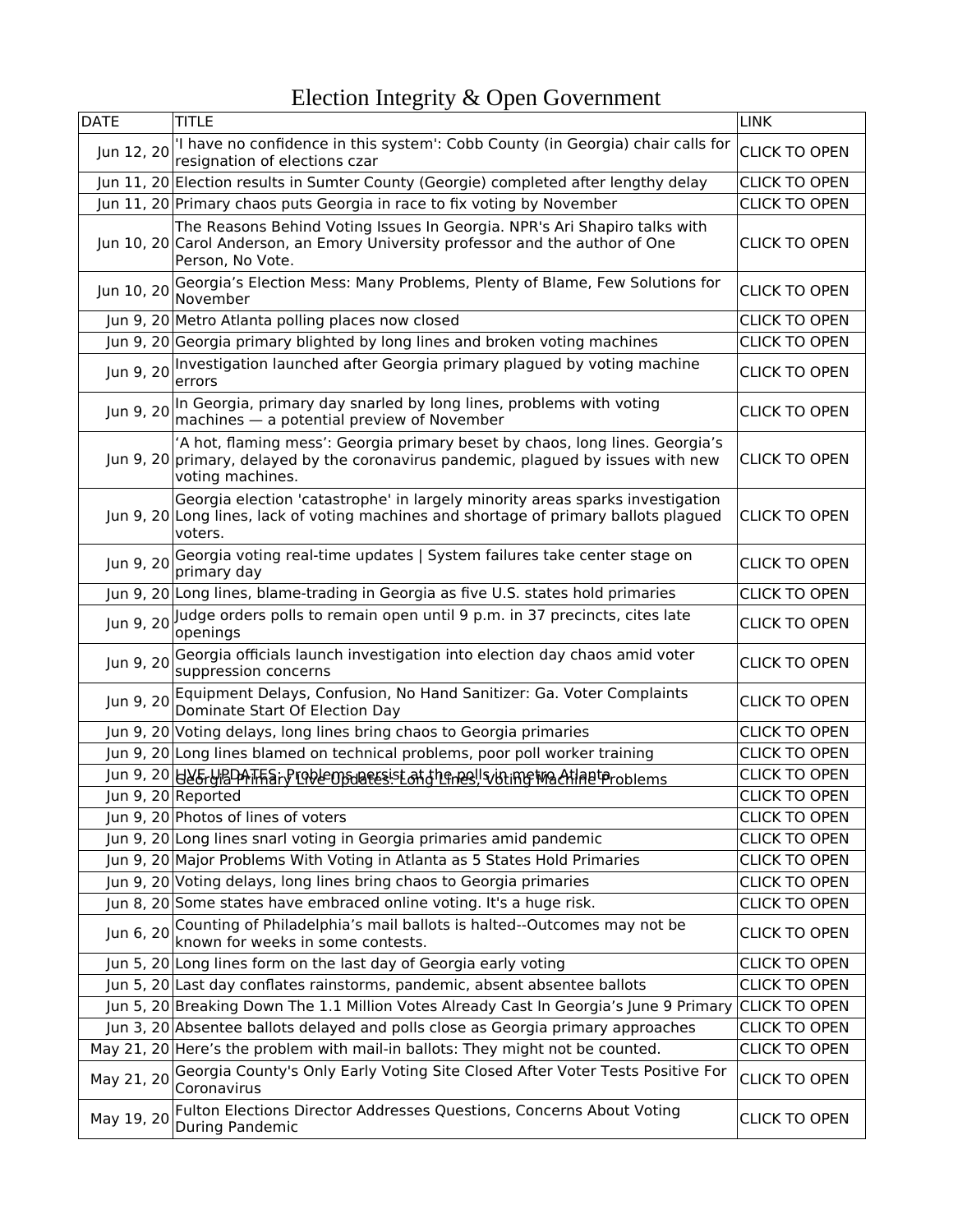| <b>DATE</b> | TITLE                                                                                                                                                                                              | <b>LINK</b>          |
|-------------|----------------------------------------------------------------------------------------------------------------------------------------------------------------------------------------------------|----------------------|
|             | May 19, 20 Complaints prompt changes for early voting in Fulton County                                                                                                                             | <b>CLICK TO OPEN</b> |
|             | May 18, 20 Social distancing leads to some lines as Georgia early voting begins                                                                                                                    | <b>CLICK TO OPEN</b> |
|             | May 7, 20 One Millionth Absentee Ballot Highlights Election Success Under COVID-19                                                                                                                 | <b>CLICK TO OPEN</b> |
| May 5, 20   | Will Americans Lose Their Right to Vote in the Pandemic? The safest way to<br>cast a ballot will very likely be by mail.                                                                           | <b>CLICK TO OPEN</b> |
|             | May 5, 20 What you need to know to vote by mail in Georgia's primary                                                                                                                               | <b>CLICK TO OPEN</b> |
|             | May 4, 20 Georgia Has Much To Do By Election Day After Urging Voting By Mail                                                                                                                       | <b>CLICK TO OPEN</b> |
|             | May 4, 20 Money provided for election safety supplies and drop boxes in Georgia                                                                                                                    | <b>CLICK TO OPEN</b> |
|             | Apr 30, 20 Georgia Poll Worker Manual-- 2020 Edition                                                                                                                                               | <b>CLICK TO OPEN</b> |
|             | Apr 29, 20 Critics of Georgia's new election fraud task force say it will suppress voting                                                                                                          | <b>CLICK TO OPEN</b> |
| Apr 29, 20  | Surge In Absentee Ballot Applications Means Counties Must Verify Thousands<br>of Signatures                                                                                                        | <b>CLICK TO OPEN</b> |
|             | Apr 29, 20 Georgia absentee voting instructions to be corrected                                                                                                                                    | <b>CLICK TO OPEN</b> |
| Apr 29, 20  | More than 80 percent of hospitalized covid patients in Georgia were African<br>American, study finds                                                                                               | <b>CLICK TO OPEN</b> |
|             | Apr 27, 20 Georgia election fraud task force appointed                                                                                                                                             | <b>CLICK TO OPEN</b> |
|             | Apr 26, 20 Georgia stops mailout after errors reported on Chatham County ballots                                                                                                                   | <b>CLICK TO OPEN</b> |
|             | Apr 24, 20 Why a Data-Security Expert Fears U.S. Voting Will Be Hacked                                                                                                                             | <b>CLICK TO OPEN</b> |
|             | Apr 24, 20 28 Million Mail-In Ballots Went Missing in Last Four Elections                                                                                                                          | <b>CLICK TO OPEN</b> |
| Apr 23, 20  | "Electronic Voting Machines Could Become Major Disease Vector," Election<br>Security Advocates Request Cleaning Guidelines For Machines                                                            | <b>CLICK TO OPEN</b> |
|             | Apr 20, 20 Why we're still not voting online, even in a pandemic                                                                                                                                   | <b>CLICK TO OPEN</b> |
|             | Apr 20, 20 Don't fear concerns over voter suppression, fraud with mail-in voting                                                                                                                   | <b>CLICK TO OPEN</b> |
|             | Apr 17, 20 Election Modifications to Avoid During the COVID-19 Pandemic                                                                                                                            | <b>CLICK TO OPEN</b> |
|             | Apr 16, 20 Secure Absentee Ballot Drop Boxes--Rule from Georgia State Election Board                                                                                                               | <b>CLICK TO OPEN</b> |
| Apr 16, 20  | OSET Institute press release announces major effort: Potential of a Federal<br>Ballot--Modernizing Election Infrastructure for Cost & Security                                                     | <b>CLICK TO OPEN</b> |
| Apr 16, 20  | Kamala Harris introduces sweeping \$5 billion measure to enhance voter<br>safety                                                                                                                   | <b>CLICK TO OPEN</b> |
|             | Apr 16, 20 Record number of absentee ballot requests pour in for Georgia primary                                                                                                                   | <b>CLICK TO OPEN</b> |
| Apr 15, 20  | "Insecure, Unreliable, Unverifiable, and Unsafe": Voting Rights Advocates<br>Challenge Legality of New Voting System in North Carolina                                                             | <b>CLICK TO OPEN</b> |
|             | Apr 14, 20 Mailed ballots in Georgia will be counted, even without a stamp                                                                                                                         | <b>CLICK TO OPEN</b> |
| Apr 14, 20  | Only A Handful Of States Are Ready For The Mail-In Voting Election COVID-19<br><b>Will Bring</b>                                                                                                   | <b>CLICK TO OPEN</b> |
|             | Apr 12, 20 Michelle Obama group backs expanding voting options for 2020                                                                                                                            | <b>CLICK TO OPEN</b> |
|             | Thousands of Wisconsin ballots could be thrown out because they don't have<br>Apr 11, 20 a postmark--Ballots must be postmarked by Election Day, but many ballots<br>don't have a postmark at all. | <b>CLICK TO OPEN</b> |
|             | Apr 10, 20 Demand for absentee ballots delays delivery to Georgia voters                                                                                                                           | <b>CLICK TO OPEN</b> |
|             | Apr 10, 20 Voters mailed absentee ballot request forms for May 19 Georgia primary                                                                                                                  | <b>CLICK TO OPEN</b> |
|             | Apr 10, 20 Does Vote-by-Mail Favor Democrats? [Data from several states.]                                                                                                                          | <b>CLICK TO OPEN</b> |
|             | Apr 9, 20 Absentee ballot requests pile in at county elections office                                                                                                                              | <b>CLICK TO OPEN</b> |
|             | Apr 9, 20 Georgia primary delayed again to June 9 during coronavirus emergency                                                                                                                     | <b>CLICK TO OPEN</b> |
|             | Apr 8, 20 Some Georgia absentee ballot request forms list wrong return address                                                                                                                     | <b>CLICK TO OPEN</b> |
|             | Apr 7, 20 Absentee [ballot applications] flood the Cobb [County] Elections office                                                                                                                  | <b>CLICK TO OPEN</b> |
| Apr 7, 20   | Free Speech For People Publishes Guide for Safe Voting During COVID-19<br>Pandemic                                                                                                                 | <b>CLICK TO OPEN</b> |
|             | Apr 7, 20 Loss of poll workers threatens in-person voting in Georgia primary                                                                                                                       | <b>CLICK TO OPEN</b> |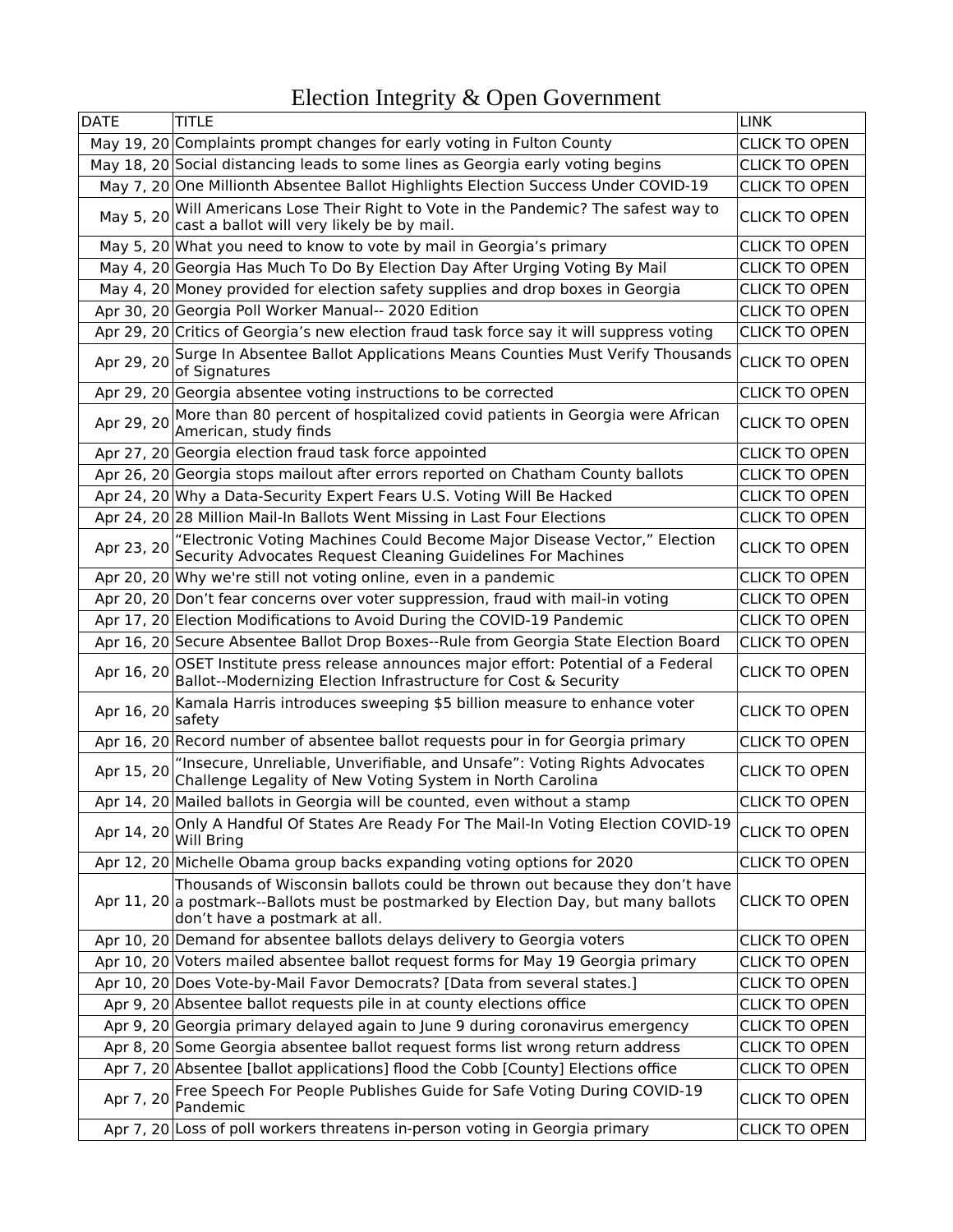| <b>DATE</b> | TITLE                                                                                                                                                                                                                            | <b>LINK</b>          |
|-------------|----------------------------------------------------------------------------------------------------------------------------------------------------------------------------------------------------------------------------------|----------------------|
|             | Apr 7, 20 Fact Check: Is Mail Ballot Fraud As Rampant As President Trump Says It Is?                                                                                                                                             | <b>CLICK TO OPEN</b> |
|             | [Contains Gov. Kemp's orders about payment devices, but what about<br>Apr 6, 20 touchscreen voting?]: Here's advice for safe shopping in Georgia during<br>outbreak                                                              | <b>CLICK TO OPEN</b> |
|             | Apr 5, 20 In Support of Hand-Marked Paper Ballots for Elections                                                                                                                                                                  | <b>CLICK TO OPEN</b> |
|             | Apr 5, 20 Get Ready for Guerrilla Warfare on Voting Rules                                                                                                                                                                        | <b>CLICK TO OPEN</b> |
|             | Apr 3, 20 Counties work to keep in-person early voting safe despite coronavirus                                                                                                                                                  | <b>CLICK TO OPEN</b> |
| Apr 2, 20   | Georgia's GOP House Speaker says vote-by-mail system would be<br>'devastating to Republicans'                                                                                                                                    | <b>CLICK TO OPEN</b> |
| Apr 2, 20   | Georgia Elections Officials Prep for 'Unprecedented' Primary As Coronavirus<br>Looms                                                                                                                                             | <b>CLICK TO OPEN</b> |
|             | Mar 30, 20 Election Management Resources: Voting By Mail/ Absentee Voting                                                                                                                                                        | <b>CLICK TO OPEN</b> |
|             | Ballot Drop Box--Overview from the Cybersecurity and Infrastructure<br>Mar 30, 20 Security Agency (CISA) Elections Infrastructure Government Coordinating<br>Council and Sector Coordinating Council's Joint COVID Working Group | <b>CLICK TO OPEN</b> |
| Mar 27, 20  | How American Elections Got So Vulnerable-and What We All Can Do Now<br>[contains Official Trailer]                                                                                                                               | <b>CLICK TO OPEN</b> |
| Mar 27, 20  | CDC: Recommendations for Election Polling Locations--Interim guidance to<br>prevent spread of coronavirus disease 2019 (COVID-19)                                                                                                | <b>CLICK TO OPEN</b> |
| Mar 25, 20  | Senate stimulus package includes \$400 million to help run elections amid<br>the pandemic                                                                                                                                        | <b>CLICK TO OPEN</b> |
| Mar 25, 20  | ACLU of GA Sends SOS Recommendations to Protect All GA Voters During<br>COVID-19 Pandemic                                                                                                                                        | <b>CLICK TO OPEN</b> |
|             | Mar 24, 20 Augusta-area elections officials: Keep eye on mailbox                                                                                                                                                                 | <b>CLICK TO OPEN</b> |
| Mar 24, 20  | As Coronavirus Delays Primary Season, States Weigh Expanding Absentee<br>Voting                                                                                                                                                  | <b>CLICK TO OPEN</b> |
|             | Mar 24, 20 Georgia to mail absentee ballot request forms to all active voters                                                                                                                                                    | <b>CLICK TO OPEN</b> |
| Mar 23, 20  | 'Software I Hacked In 2005 Is Still In Use': Cyber Security Expert Harri Hursti<br>On 2020 Presidential Election                                                                                                                 | <b>CLICK TO OPEN</b> |
| Mar 21, 20  | 2020 Election Won't Look Like Any We've Seen Before: Voting by mail is key<br>to ensuring integrity and accessibility of November's vote.                                                                                        | <b>CLICK TO OPEN</b> |
|             | Mar 21, 20 Suddenly You All Love Vote By Mail!                                                                                                                                                                                   | <b>CLICK TO OPEN</b> |
| Mar 21, 20  | It's Time to Protect the 2020 Election, Too. Voting by mail is key to ensuring<br>the integrity and accessibility of November's vote.                                                                                            | <b>CLICK TO OPEN</b> |
|             | Mar 20, 20 Sue Halpern in The New Yorker: Voting in the Time of the Coronavirus                                                                                                                                                  | <b>CLICK TO OPEN</b> |
|             | National Academies' Standing Committee on Emerging Infectious Diseases<br>Mar 20, 20 and 21st Century Health Threats Provides Rapid Response to Government on<br>Key Coronavirus Questions                                       | <b>CLICK TO OPEN</b> |
| Mar 20, 20  | Jon Meacham: We Can't Let Coronavirus Postpone Elections Even in war,<br>America has kept up its democratic traditions. We can't stop now.                                                                                       | <b>CLICK TO OPEN</b> |
|             | Mail voting could secure the November election. But can election officials<br>Mar 20, 20 make it happen in time? [See warnings by Judd Choate of Colorado SOS<br>Office.]                                                        | <b>CLICK TO OPEN</b> |
|             | Mar 19, 20 Suddenly You Love All Vote by Mail WA SOS redact                                                                                                                                                                      | <b>CLICK TO OPEN</b> |
|             | Voting by Mail Is the Hot New Idea. Is There Time to Make It Work? The<br>Mar 19, 20 coronavirus has left states rapidly searching for ways to protect democracy's<br>most sacred institution.                                   | <b>CLICK TO OPEN</b> |
| Mar 18, 20  | Mail-in ballots to avoid coronavirus? Yes, but here's how to minimize chaos<br>and unfairness. By David Becker                                                                                                                   | <b>CLICK TO OPEN</b> |
| Mar 17, 20  | [note lack of voting privacy despite screens] Could Coronavirus Affect<br>Georgia's Elections?                                                                                                                                   | <b>CLICK TO OPEN</b> |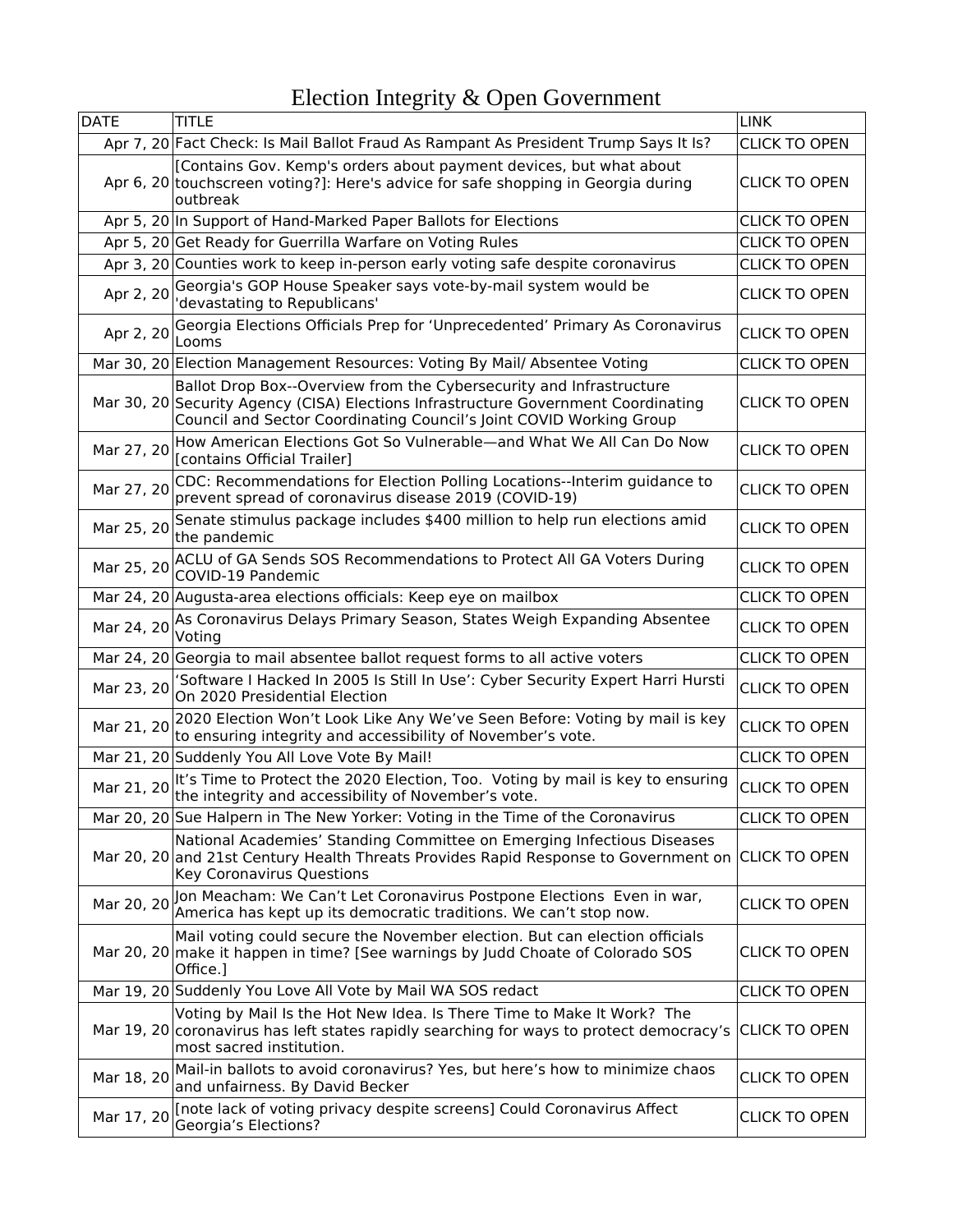| <b>DATE</b> | <b>TITLE</b>                                                                                                                                                                                                                                                                 | <b>LINK</b>          |
|-------------|------------------------------------------------------------------------------------------------------------------------------------------------------------------------------------------------------------------------------------------------------------------------------|----------------------|
|             | Mar 16, 20 Georgia voters urged to cast ballots by mail for rescheduled election                                                                                                                                                                                             | <b>CLICK TO OPEN</b> |
| Mar 16, 20  | To keep them out of long lines, May 19 absentee ballot forms may be mailed<br>to older voters                                                                                                                                                                                | <b>CLICK TO OPEN</b> |
| Mar 13, 20  | Brief of the Electronic Privacy Information Center as amicus curiae regarding<br>voter privacy and the secret ballot                                                                                                                                                         | <b>CLICK TO OPEN</b> |
| Mar 13, 20  | [Slate] How to Protect the 2020 Election From the Coronavirus. By Richard L.<br>Hasen                                                                                                                                                                                        | <b>CLICK TO OPEN</b> |
|             | Coronavirus could normalize voting by mail. That will create other problems.<br>Mar 12, 20 Too often, well-intended vote reforms have left communities vulnerable to<br>disenfranchisement.                                                                                  | <b>CLICK TO OPEN</b> |
|             | Mar 10, 20 Georgia State Signal: Georgia revamps voting systems for election                                                                                                                                                                                                 | <b>CLICK TO OPEN</b> |
|             | Mar 9, 20 CDC] Recommendations for Election Polling Locations: Interim guidance to<br>prevent spread of coronavirus disease                                                                                                                                                  | <b>CLICK TO OPEN</b> |
|             | Mar 6, 20 WSJ Opinion: California Steals Its Own Election                                                                                                                                                                                                                    | <b>CLICK TO OPEN</b> |
| Mar 5, 20   | Free on HBO through 4/30: KILL CHAIN: THE CYBER WAR ON AMERICA'S<br><b>ELECTIONS</b>                                                                                                                                                                                         | <b>CLICK TO OPEN</b> |
| Mar 5, 20   | State [Georgia] calls emergency hearing over Athens-Clarke [County] call to<br>go with handmarked paper ballots                                                                                                                                                              | <b>CLICK TO OPEN</b> |
|             | Mar 4, 20 Voting changes, computer glitches mar California primary                                                                                                                                                                                                           | <b>CLICK TO OPEN</b> |
| Mar 2, 20   | Electionland: Some Election-Related Websites Still Run on Vulnerable<br>Software Older Than Many High Schoolers                                                                                                                                                              | <b>CLICK TO OPEN</b> |
|             | Feb 22, 20 GA Voters for HMPBs: Ballot Secrecy in GA                                                                                                                                                                                                                         | <b>CLICK TO OPEN</b> |
| Feb 21, 20  | Calm down, America. If election results aren't instant, it doesn't mean<br>they're 'rigged.'                                                                                                                                                                                 | <b>CLICK TO OPEN</b> |
| Feb 17, 20  | A "no good very bad day" for Fulton County Election Director Rick Barron and<br>Kevin Rayburn, asst General Counsel for GA Secretary of State                                                                                                                                | <b>CLICK TO OPEN</b> |
| Feb 13, 20  | 'Sloppy' Mobile Voting App Used in Four States Has 'Elementary' Security<br>Flaws                                                                                                                                                                                            | <b>CLICK TO OPEN</b> |
|             | Feb 13, 20 New voting system in Los Angeles County faces its first major test                                                                                                                                                                                                | <b>CLICK TO OPEN</b> |
| Feb 12, 20  | Georgia's Largest County Encourages Early Voting With Record Turnout<br>Expected In 2020                                                                                                                                                                                     | <b>CLICK TO OPEN</b> |
|             | Feb 12, 20 Lawsuit over long election lines in Georgia dismissed, with a warning                                                                                                                                                                                             | <b>CLICK TO OPEN</b> |
|             | Feb 11, 20 Editorial: Proposed vote recount rule baffles                                                                                                                                                                                                                     | <b>CLICK TO OPEN</b> |
|             | Feb 11, 20 Can new voting machine cabinets deter hackers? Tech expert fears Fulton's<br>cabinets will cloak tech skullduggery                                                                                                                                                | <b>CLICK TO OPEN</b> |
|             | Feb 11, 20 Alyssa Milano Sounds Alarm About Election Hacking                                                                                                                                                                                                                 | <b>CLICK TO OPEN</b> |
| Feb 7, 20   | My Wall Street Journal "Saturday Essay" Cover Story: "How to Prevent the<br>Next Election Meltdown; As the lowa fiasco suggests, the most likely reason<br>that your 2020 vote may not be counted isn't fraud, suppression or hacking<br>-it's incompetence" (by Rick Hasen) | <b>CLICK TO OPEN</b> |
|             | Feb 6, 20 Georgia is one of a few states relying on touchscreen-and-paper voting                                                                                                                                                                                             | <b>CLICK TO OPEN</b> |
|             | Feb 6, 20 Curtains, 'wings' used to cloak ballots to enhance voter privacy                                                                                                                                                                                                   | <b>CLICK TO OPEN</b> |
| Feb 5, 20   | Eight Ohio counties miss deadline to complete required pre-election security<br>upgrades                                                                                                                                                                                     | <b>CLICK TO OPEN</b> |
|             | Feb 5, 20 New voting machines raise concerns about privacy                                                                                                                                                                                                                   | <b>CLICK TO OPEN</b> |
|             | Feb 4, 20 Ballot secrecy and voting equipment worry Athens [Georgia] election officials                                                                                                                                                                                      | <b>CLICK TO OPEN</b> |
|             | Feb 1, 20 ZACHARY: Sec of State more open on voting snafus                                                                                                                                                                                                                   | <b>CLICK TO OPEN</b> |
|             | Jan 30, 20 Hand recounts of Georgia's paper ballots barred by election proposal                                                                                                                                                                                              | <b>CLICK TO OPEN</b> |
|             | Jan 28, 20 Georgia attorney general seeks funding to cover election lawsuits                                                                                                                                                                                                 | <b>CLICK TO OPEN</b> |
|             | Jan 26, 20 It's the turnout, stupid.                                                                                                                                                                                                                                         | <b>CLICK TO OPEN</b> |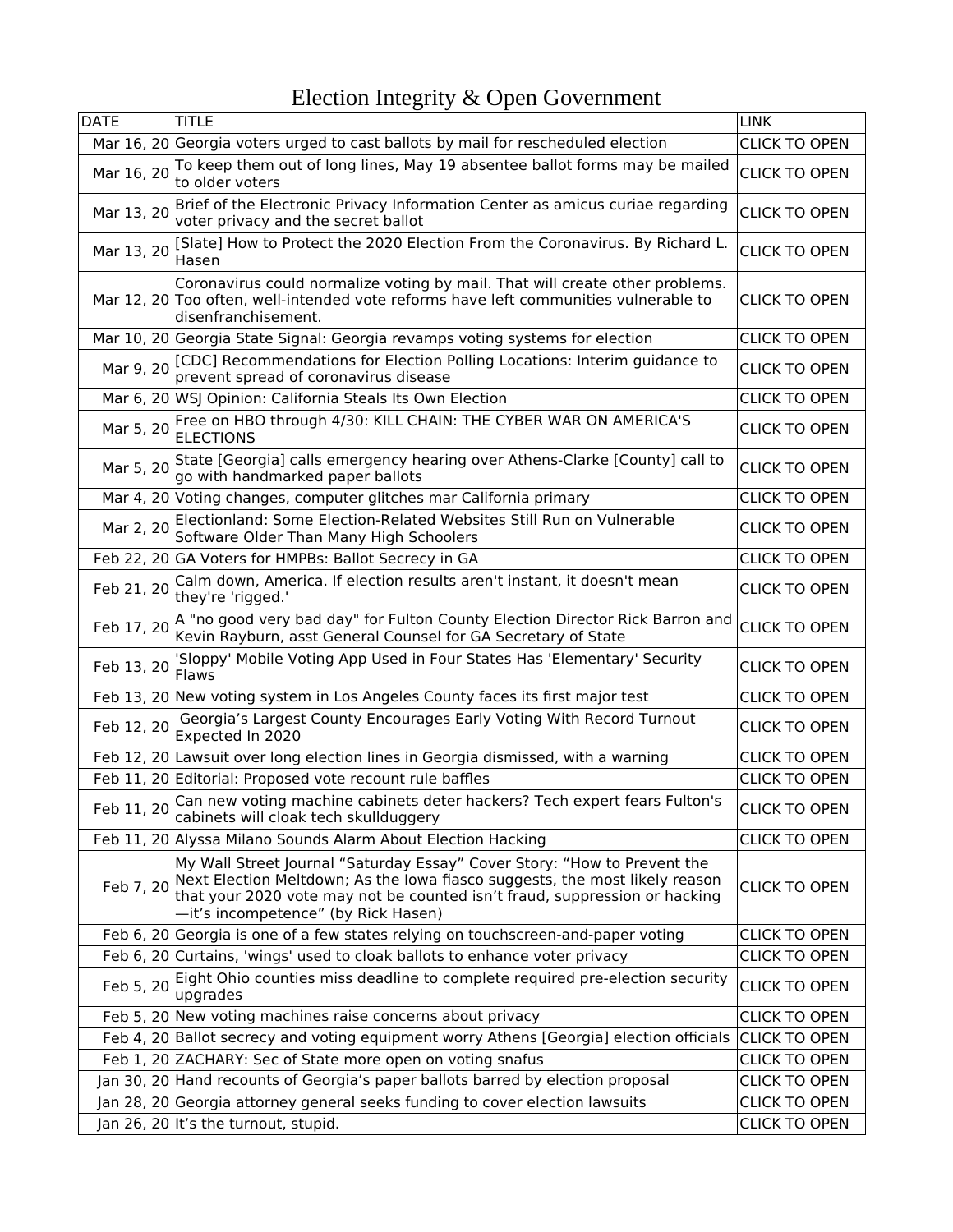| <b>DATE</b> | TITLE                                                                                                                                                        | <b>LINK</b>          |
|-------------|--------------------------------------------------------------------------------------------------------------------------------------------------------------|----------------------|
| Jan 24, 20  | The loser of November's election may not concede. Their voters won't,<br>either. (By Richard L. Hasen)                                                       | <b>CLICK TO OPEN</b> |
|             | Jan 22, 20 Fearing long lines, Georgia election officials reject voting proposal                                                                             | <b>CLICK TO OPEN</b> |
| Jan 9, 20   | 2020 Election Security-Perspectives from Voting System Vendors and<br>Experts [hearing video begins at 5:56]                                                 | <b>CLICK TO OPEN</b> |
|             | Jan 9, 20 Voting machine vendors to testify on election security                                                                                             | <b>CLICK TO OPEN</b> |
| Jan 8, 20   | The Cybersecurity 202: Voting machines touted as secure option are actually<br>vulnerable to hacking, study finds                                            | <b>CLICK TO OPEN</b> |
| Dec 18, 19  | Georgia's secretary of state hopeful new voting machines will prove effective<br>come election time                                                          | <b>CLICK TO OPEN</b> |
| Nov 14, 19  | Combating Voter Suppression in 2020 After Shelby vs. Holder (by Jeff<br>Danovich)                                                                            | <b>CLICK TO OPEN</b> |
| Nov 5, 19   | Statement on Ensuring Election Security: Paper ballots and statistically<br>sound audits are needed to ensure election security                              | <b>CLICK TO OPEN</b> |
| Nov 4, 19   | Smartphone Voting Could Expand Accessibility, But Election Experts Raise<br><b>Security Concerns</b>                                                         | <b>CLICK TO OPEN</b> |
| Sep 20, 19  | Richard DeMillo on the Trials and Triumphs of Helping to Protect U.S.<br><b>Elections from Hacking</b>                                                       | <b>CLICK TO OPEN</b> |
| Sep 16, 19  | First on CNN: Colorado becomes first state to ban barcodes for counting<br>votes over security concerns                                                      | <b>CLICK TO OPEN</b> |
|             | Sep 10, 19 Precincts have closed across Georgia and nation since court ruling                                                                                | <b>CLICK TO OPEN</b> |
|             | Sep 9, 19 Blumenthal calls for increased election security ahead of 2020 election                                                                            | <b>CLICK TO OPEN</b> |
|             | Sep 6, 19 Let's go offline to protect our democracy                                                                                                          | <b>CLICK TO OPEN</b> |
|             | Sep 5, 19 Distrust, Staffing and Funding Shortages Imperil Election Security                                                                                 | <b>CLICK TO OPEN</b> |
| Aug 30, 19  | Protecting elections from social media manipulation: Rigorous causal<br>analysis could help harden democracy against future attacks                          | <b>CLICK TO OPEN</b> |
|             | Aug 30, 19 Caucuses in Iowa Won't Include Absentee Participation, D.N.C. Says                                                                                | <b>CLICK TO OPEN</b> |
| Aug 28, 19  | Voting Machine in Georgia Governor's Home Precinct Produced 'Less Than 1<br>in 1 Million' Anomaly: Report                                                    | <b>CLICK TO OPEN</b> |
| Aug 26, 19  | Letter to Congress Calling for Hearing on Election Security with Voting<br>System Vendors                                                                    | <b>CLICK TO OPEN</b> |
| Aug 24, 19  | Is a nationally widespread new voting system ready for the 2020 elections?<br>An independent audit in Maryland raises key questions                          | <b>CLICK TO OPEN</b> |
| Aug 24, 19  | Opinion: New Ga. voting machines aren't any more secure, by Richard<br>DeMillo                                                                               | <b>CLICK TO OPEN</b> |
| Aug 8, 19   | VICE Exclusive: Critical U.S. Election Systems Have Been Left Exposed Online<br><b>Despite Official Denials</b>                                              | <b>CLICK TO OPEN</b> |
| Aug 5, 19   | 5 big takeaways from POLITICO's national survey of election offices: Money<br>is a big problem. And some election officials prefer their paperless machines. | <b>CLICK TO OPEN</b> |
| Jul 26, 19  | Mitch McConnell received donations from voting machine lobbyists before<br>blocking election security bills                                                  | <b>CLICK TO OPEN</b> |
|             | Jul 26, 19 States Rush to Make Voting Systems More Secure as New Threats Emerge                                                                              | <b>CLICK TO OPEN</b> |
|             | Jul 25, 19 Russia Targeted Election Systems in All 50 States, Report Finds                                                                                   | <b>CLICK TO OPEN</b> |
|             | Jul 12, 19 Who's behind voting-machine makers? Money of unclear origins                                                                                      | <b>CLICK TO OPEN</b> |
| May 30, 19  | Judge: [Fair Fight Action] Lawsuit over Georgia voting issues can move<br>forward                                                                            | <b>CLICK TO OPEN</b> |
| May 13, 19  | With New Threats Continually Emerging, Why Can't Voting Technology Keep<br>Up?, by Eddie Perez                                                               | <b>CLICK TO OPEN</b> |
|             | Apr 22, 19 America's new voting machines bring new fears of election tampering                                                                               | <b>CLICK TO OPEN</b> |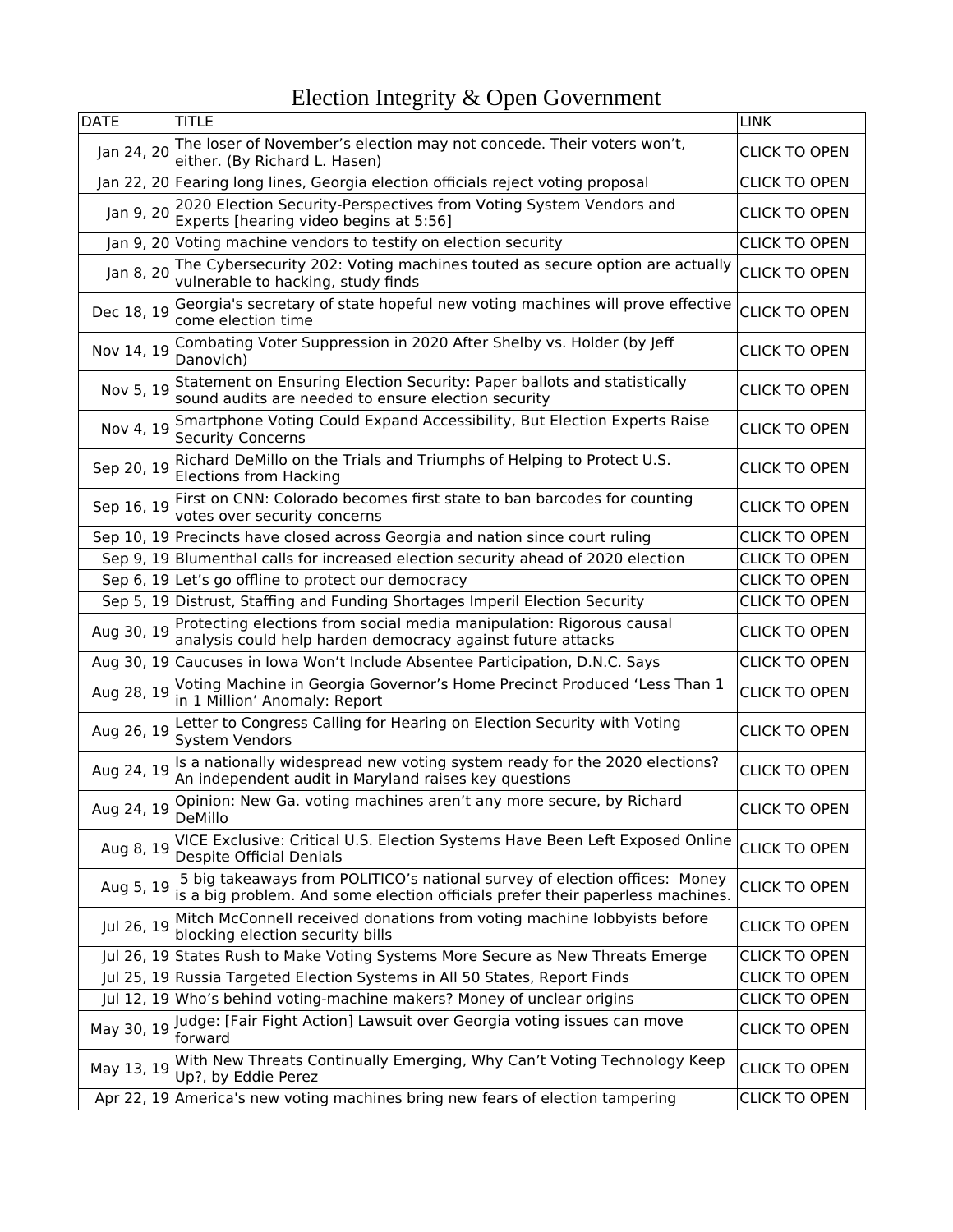| <b>DATE</b> | TITLE                                                                                                                                   | <b>LINK</b>          |
|-------------|-----------------------------------------------------------------------------------------------------------------------------------------|----------------------|
| Apr 15, 19  | Documents from multiple Georgia counties on the 2018 midterm elections<br>reveal unpreparedness and voter frustration at the polls      | <b>CLICK TO OPEN</b> |
|             | Apr 1, 19 Two of four EAC commissioners lack security clearances                                                                        | <b>CLICK TO OPEN</b> |
|             | Apr 1, 19 Georgia's election office and other election integrity concerns                                                               | <b>CLICK TO OPEN</b> |
|             | Mar 31, 19 Georgia likely to plow ahead with buying insecure voting machines                                                            | <b>CLICK TO OPEN</b> |
| Mar 27, 19  | Ranking Members Klobuchar, Warner, Reed, and Peters Press Election<br><b>Equipment Manufacturers on Security</b>                        | <b>CLICK TO OPEN</b> |
| Mar 26, 19  | OSET INSTITUTE Comment on HB316--Letter to Georgia Subcommittee on<br>Voting Technology (reposted)                                      | <b>CLICK TO OPEN</b> |
|             | Mar 26, 19 Video: As HB 316 sits on Kemp's desk, lawsuit over paper ballots continues                                                   | <b>CLICK TO OPEN</b> |
|             | Mar 26, 19 Secretary of State meets with elections officials on Jekyll Island, Georgia                                                  | <b>CLICK TO OPEN</b> |
| Mar 19, 19  | Georgia State Election Technology Acquisition: Assessing Recent Legislation<br>in Light of Planned Procurement                          | <b>CLICK TO OPEN</b> |
|             | Mar 14, 19 Wyden lambastes voting machine makers as 'accountable to nobody'                                                             | <b>CLICK TO OPEN</b> |
|             | Mar 12, 19 Georgia voting machine debate                                                                                                | <b>CLICK TO OPEN</b> |
|             | Mar 9, 19 Deny, defy, disdain: Georgia election chief adopts familiar voting security<br>strategy                                       | <b>CLICK TO OPEN</b> |
| Mar 8, 19   | Hacking concerns may delay Westchester's \$6.1M plan to buy new voting<br>machines                                                      | <b>CLICK TO OPEN</b> |
| Mar 8, 19   | OSET Institute: Analyzing the Georgia State Election Technology Acquisition<br>Decision                                                 | <b>CLICK TO OPEN</b> |
| Mar 6, 19   | How GA Gov. Brian Kemp is undermining the vote and potentially enriching a<br>company with close ties to his administration.            | <b>CLICK TO OPEN</b> |
|             | Mar 6, 19 US House panel seeks records on Georgia election 'problems'                                                                   | <b>CLICK TO OPEN</b> |
| Mar 6, 19   | Letter: ES&S lobbied then-SOS Kemp for many years. Their lobbyist, Mr.<br>Charles Harper, is now Gov. Kemp's deputy chief of staff.     | <b>CLICK TO OPEN</b> |
|             | Mar 6, 19 Georgia Is One Vote Away From Stealing Elections for the Next 20 Years                                                        | <b>CLICK TO OPEN</b> |
| Mar 5, 19   | Lt. Col. Anthony Shaffer's Letter to the Georgia Senate and House of<br>Representatives                                                 | <b>CLICK TO OPEN</b> |
|             | Mar 5, 19 Costs for Georgia Voting System (tabbed Excel spreadsheet)                                                                    | <b>CLICK TO OPEN</b> |
|             | Mar 5, 19 Secure Voting System: Proposed Failsafe Interim Plan 2019-2021                                                                | <b>CLICK TO OPEN</b> |
|             | Mar 1, 19 Why 3 Georgia lawmakers didn't toe the party line on voting machines                                                          | <b>CLICK TO OPEN</b> |
|             | Feb 27, 19 YouTube: Money Matters: HB316 by the Numbers with Jeanne Dufort                                                              | <b>CLICK TO OPEN</b> |
|             | Feb 25, 19 Shape of debate set as voting bill moves through Georgia Legislature                                                         | <b>CLICK TO OPEN</b> |
|             | Feb 21, 19 Bill to buy new Georgia voting machines clears committees                                                                    | <b>CLICK TO OPEN</b> |
|             | Feb 20, 19 Voters, Abrams and U.S. Congress members demand accountable elections                                                        | <b>CLICK TO OPEN</b> |
| Feb 19, 19  | Governmental Affairs Elections Subcommittee will hear HB316 on voting<br>machine selection                                              | <b>CLICK TO OPEN</b> |
| Feb 19, 19  | OSET INSTITUTE Comment on HB316--Letter to Georgia Subcommittee on<br><b>Voting Technology</b>                                          | <b>CLICK TO OPEN</b> |
| Feb 19, 19  | Philip B. Stark to GA Governmental Affairs Elections Subcommittee: Ballot-<br>marking devices (BMDs) are not secure election technology | <b>CLICK TO OPEN</b> |
| Feb 17, 19  | Letter to General Assembly from Executive Director Marilyn Marks<br>concerning voting machine selection                                 | <b>CLICK TO OPEN</b> |
|             | Feb 15, 19 Georgia bill would replace state's outdated voting machines                                                                  | <b>CLICK TO OPEN</b> |
| Jan 22, 19  | New Yorker: How Voting-Machine Lobbyists Undermine the Democratic<br>Process                                                            | <b>CLICK TO OPEN</b> |
|             | Nov 30, 18 Group backed by Stacey Abrams files federal lawsuit over Georgia elections                                                   | <b>CLICK TO OPEN</b> |
|             | Oct 17, 18 Russians Are Among the Foreign Observers of U.S. Midterm Elections                                                           | <b>CLICK TO OPEN</b> |
|             | Sep 16, 18 Colorado court records too often kept hidden                                                                                 | <b>CLICK TO OPEN</b> |